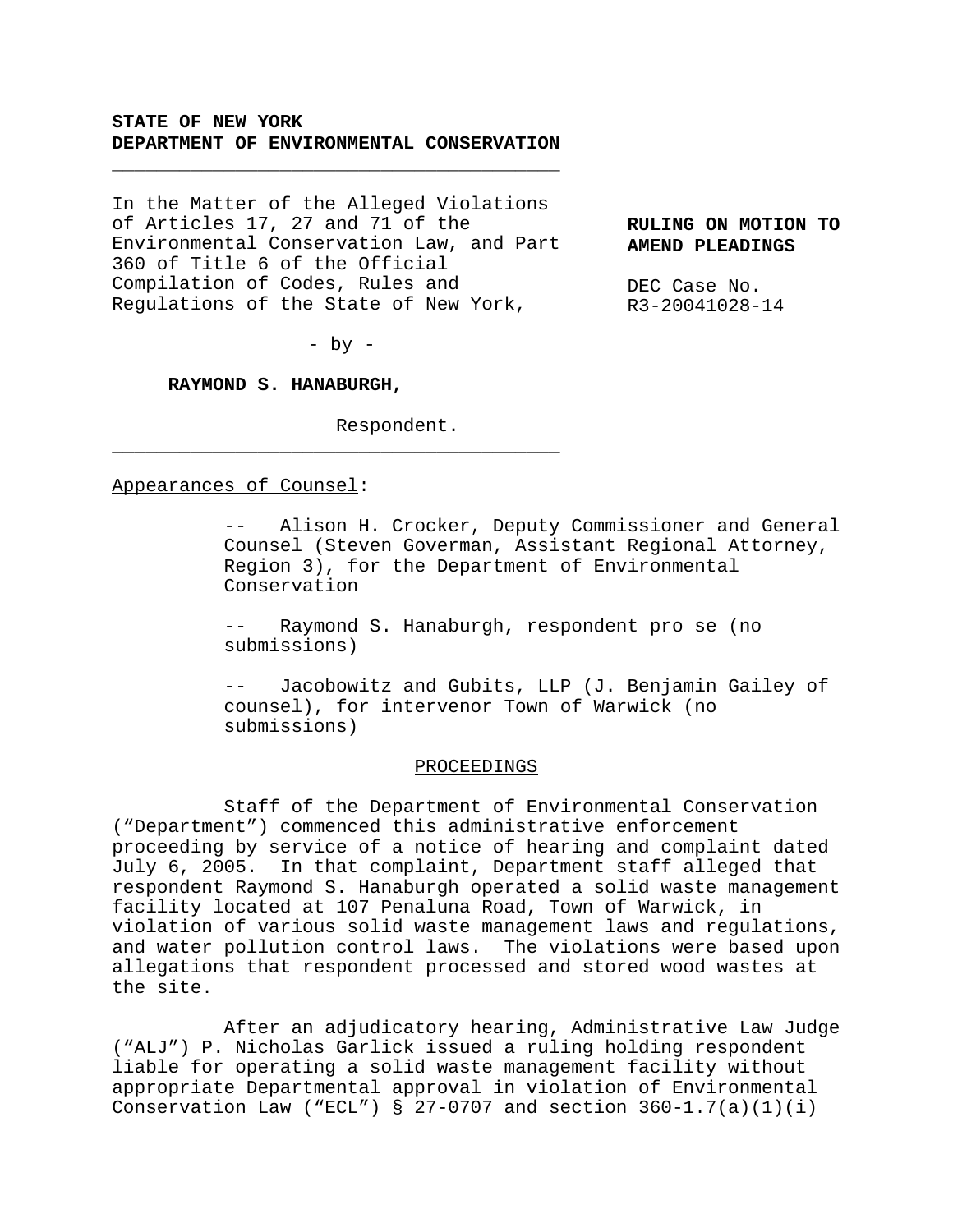of title 6 of the Official Compilation of Codes, Rules and Regulations of the State of New York ("6 NYCRR") (see Ruling on Liability and Party Status, Sept. 29, 2006). The ALJ further held that Department staff failed to prove the water pollution control law violation. The ALJ directed that a hearing be held on the issue of penalty and appropriate remedial relief. Intervenor Town of Warwick was joined as a party for the penalty phase of the proceeding.

The matter was subsequently reassigned to the undersigned ALJ, and a hearing convened on April 19, 2007, on the issue of penalty and appropriate remediation. During the hearing, respondent stated that he had sold the subject property to a third party. The proceeding was adjourned to allow staff to investigate the current ownership status of the site.

On September 18, 2007, Department staff moved to amend its complaint in this matter to add Ryanco, LLC as a respondent, and for permission to serve the amended complaint upon Ryanco. Attached to staff's motion is a proposed amended complaint. No submissions were received in response to Department staff's motion.

### DISCUSSION

Under the Department's Uniform Enforcement Hearing Procedures (6 NYCRR part 622 ["Part 622"]), a party may amend its pleading once without permission at any time before the period for responding expires (see 6 NYCRR 622.5[a]). Thereafter, consistent with the CPLR, a party may amend its pleading at any time prior to the final decision of the Commissioner by permission of the ALJ or the Commissioner, and absent prejudice to the ability of any other party to respond (see 6 NYCRR 622.5[b]).

Pursuant to the CPLR, a party may amend its pleading at any time by leave of court or by stipulation of all parties (see CPLR 3025[b]). Leave to amend shall be freely given upon such terms as may be just, including the granting of continuances (see id.).

Except where otherwise prescribed by law or order of the court, an answer or reply to an amended pleading is required if an answer or reply is required to the pleading being amended (see CPLR 3025[d]). Service of such an answer or reply shall be made within twenty days after service of the amended pleading to which it responds ( $\frac{\text{see id.}}{\text{or all}}$ ). Pursuant to Part 622, a respondent has twenty days after receipt of the amended pleading to serve an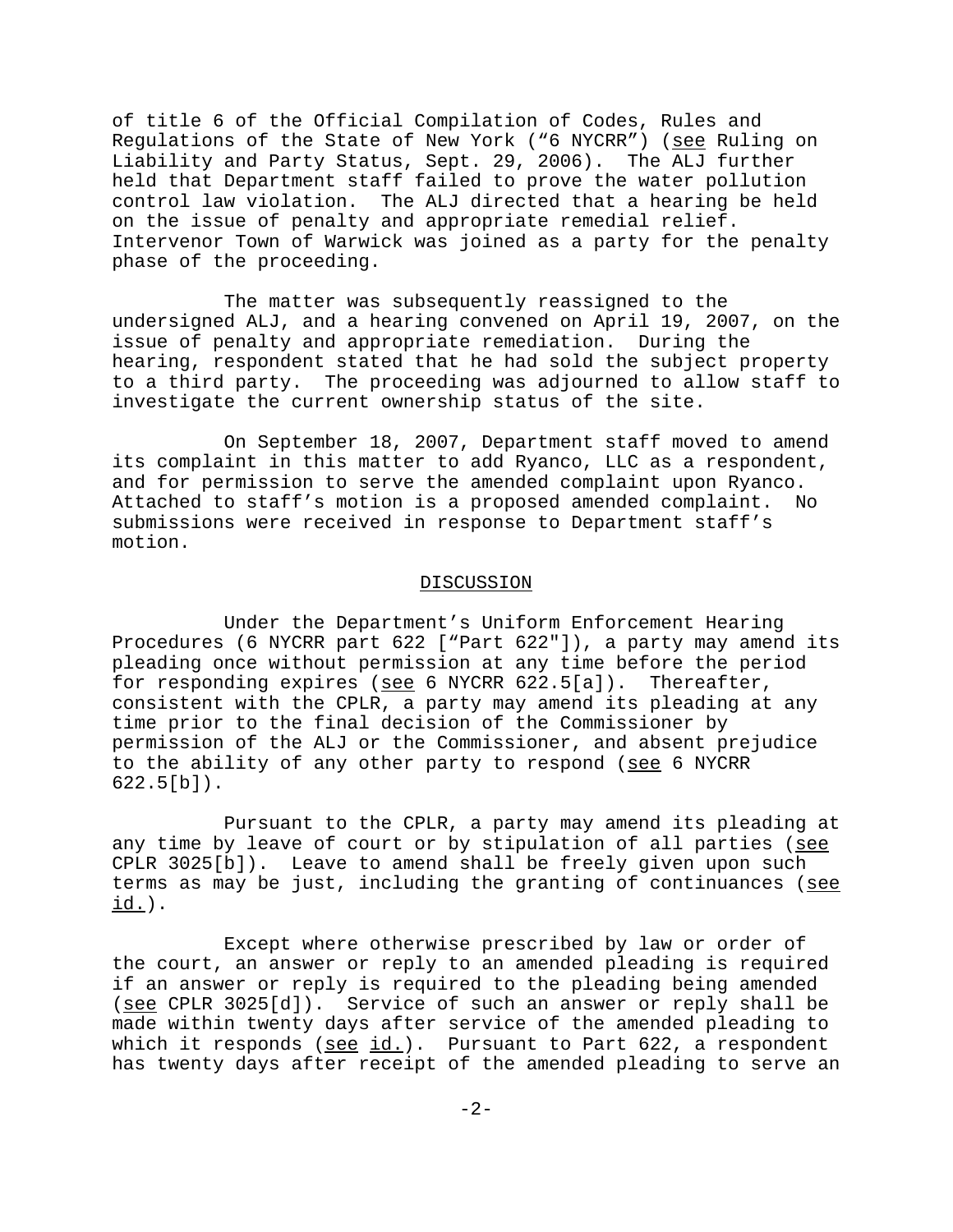answer (see 6 NYCRR 622.4[a]).

On this motion, Department staff seeks leave to amend its complaint to add Ryanco, LLC as a respondent. Department staff states that it conducted a title search and determined that the property was conveyed to Ryanco by deed dated February 13, 2007. Staff further asserts that, on information and belief, Ryanco did not participate in the deposition and storage of the solid waste at the site. However, by purchasing the site, staff alleges that Ryanco has become the owner and operator of an unpermitted solid waste management facility and a necessary party to this proceeding with respect to the injunctive relief sought in the complaint.

Department staff also notes that consistent with ALJ Garlick's ruling on liability, staff has withdrawn the cause of action alleging that respondent Hanaburgh violated water quality standards.

No party filed submissions opposing Department staff's motion. Thus, no prejudice is argued, nor is any prejudice apparent. The motion is being made during an adjournment in the proceeding and no hearings are presently scheduled. Accordingly, respondent Hanaburgh and Ryanco will have ample opportunity to respond to the amended complaint if staff's motion is granted. Accordingly, Department staff's motion should be granted.

## RULING

Department staff's motion for leave to amend the complaint in the above captioned proceeding as proposed is granted, and Ryanco, LLC is added as an additional respondent to this proceeding. Department staff shall serve the amended complaint upon all parties pursuant to 6 NYCRR 622.3(a)(3). All respondents shall have twenty (20) days after receipt of the amended complaint to file an answer, unless such time to answer is extended by Department staff or by a ruling of the ALJ.

/s/

\_\_\_\_\_\_\_\_\_\_\_\_\_\_\_\_\_\_\_\_\_\_\_\_\_\_\_\_\_\_\_\_\_\_\_

James T. McClymonds Chief Administrative Law Judge

Dated: October 29, 2007 Albany, New York

 $-3-$